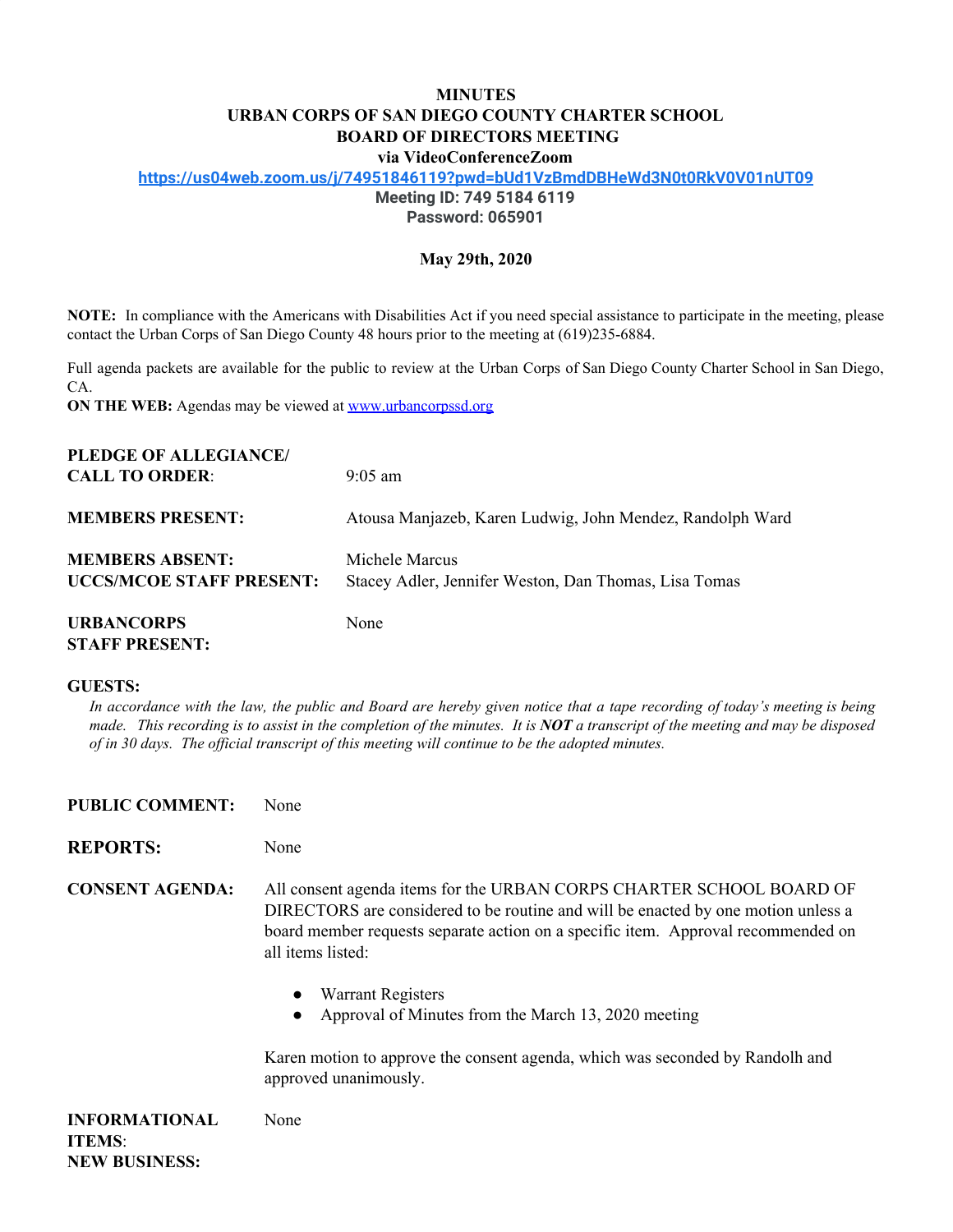### MINUTES, Urban Corps of San Diego County Charter School Board of Education – May 20th, 2020

1. Action Item - Approval of Budget for School Year 2020/2021 Jennifer presented the 20/21 School Budget as prepared with the governor's proposed budget, which includes cuts to LCFF of 7.92%. However, recent state legislation suggests these cuts will be adjusted to deferrals. We could see additional adjustments once the budget is finalized by legislature and signed by the Governor. The 20/21 budget was built off a projected ADA of 245 which will be monitored and adjusted throughout each budget cycle. Federal revenues increased as a result of CSI funds awarded by the US Department of Education. Salaries and benefits have been slightly reduced, attributed to vacant positions from the previous school year that were removed. We have a projected 23% end of year budget reserve which puts us in a positive cash flow position to weather potential deferrals for 20/21. The multi-year projections include additional LCFF rate reduction projections resulting in a 16% reserve after three years. Summary of revenues and expenditures will be presented at 1st and 2nd intermins.

Karen moved to approve the 20/21 school budget which was seconded by Atousa and approved unanimously.

- 2. Action Item Approval of Dashboard Alternative School Status Randolph motioned to approve DASS certification which was seconded by Atousa and approved unanimously.
- 3. Action Item Approval of Covid 19 Operations Written Report Dan reported our response to the Covid 19 operational changes including the transition to online learning, continuance of the National School Lunch program and distribution of chromebooks to students. Atousa motioned to approve the COVID 19 Operations Written Report which was

seconded by Karen and approved unanimously.

4. Action Item - Approval of 20/21 UCCS/UCO Lease Agreement Dan reported that the new lease agreement will go into effect July 1st with no changes from the previous year. Randolph motioned to approve the 20/21 UCCS/UCO Leader Agreement which was seconded by Atouda and approved unanimously.